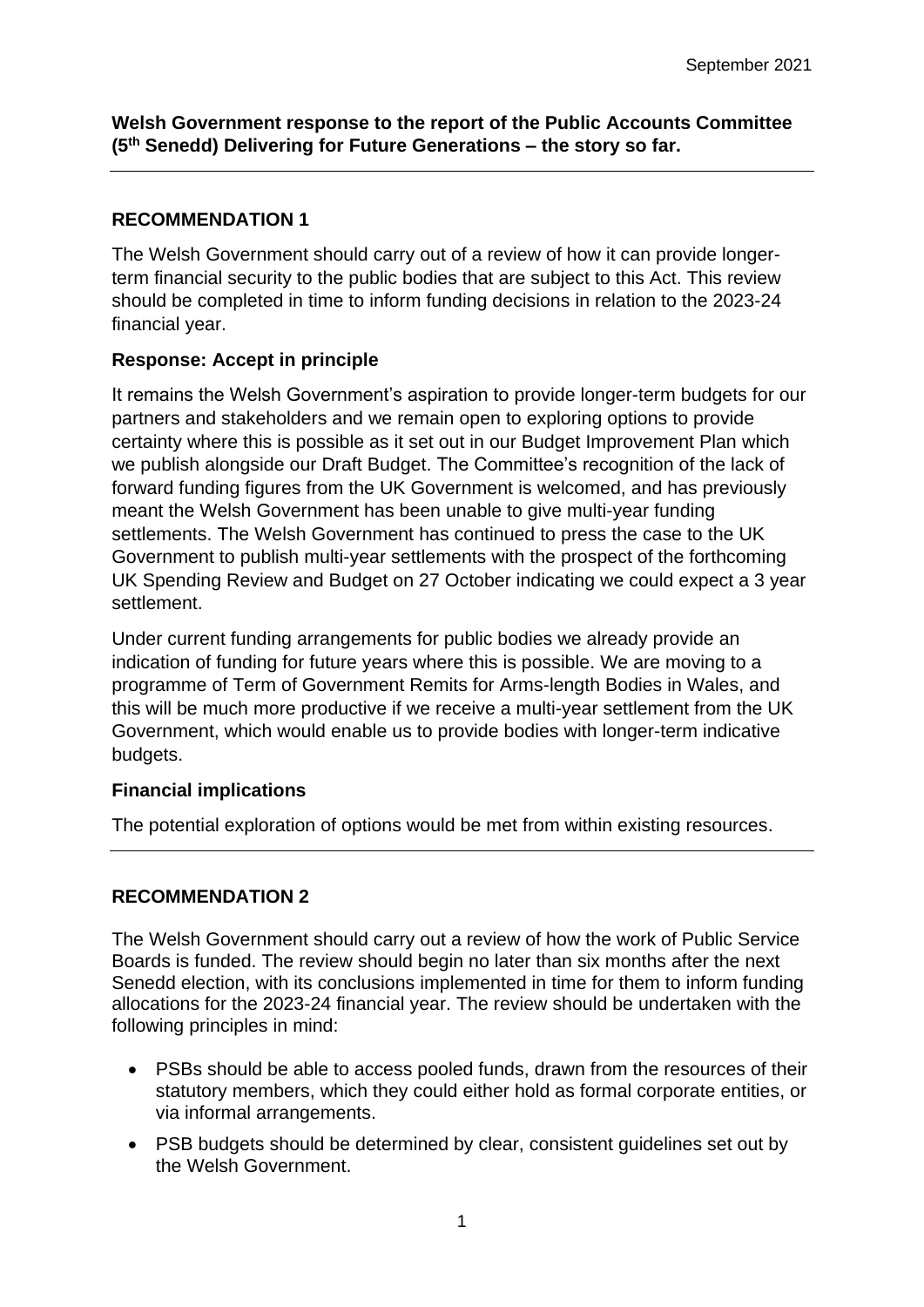- PSB budgets should be informed by the role that the Welsh Government has set out for them.
- The contributions that each organisation is required to make to finance PSBs should recognise wider commitments that they have to other partnerships (including to other PSBs).

### **Response**: **Accept in principle**

The Welsh Government has taken the view to date that it is for the PSBs to decide how they collectively resource their work – including pooling funding. However, we recognise partners have had varying degrees of success with this and there may be scope to support the development of a common approach to pooling resources. Some partners may also value additional guidance on the existing flexibilities regarding funding available from other sources.

We will work with PSBs to get a better understanding of where they have pooled – or attempted to pool – resources and identify and share good practice. Alongside this we consider, on an annual basis, the package of funding and support we make available directly to PSBs and will be looking at how we can raise awareness of the range of funding sources available to them.

The immediate priority is supporting the delivery of the local assessments of wellbeing, which need to be undertaken by next spring. Whilst this work is therefore unlikely to commence at the time recommended by Public Accounts Committee, we would seek to provide guidance to inform PSBs by the time they complete preparation of their local well-being plans and put in place arrangements to resource delivery of them.

### **Financial implications**

Any review of the approach to funding would be met from within existing resources.

### **RECOMMENDATION 5**

The Welsh Government must continue with plans to set and publish milestones as required by section 10 of the Well-being of Future Generations (Wales) Act 2015 no later than six months after the 2021 Senedd election.

### **RECOMMENDATION 6**

The Welsh Government must continue with plans to review and publish revised national well-being indicators no later than six months after the 2021 Senedd election. The review should recognise the challenges and opportunities presented by the Covid-19 pandemic and take into account the views of public bodies, the public, and key stakeholders of the private and voluntary sectors.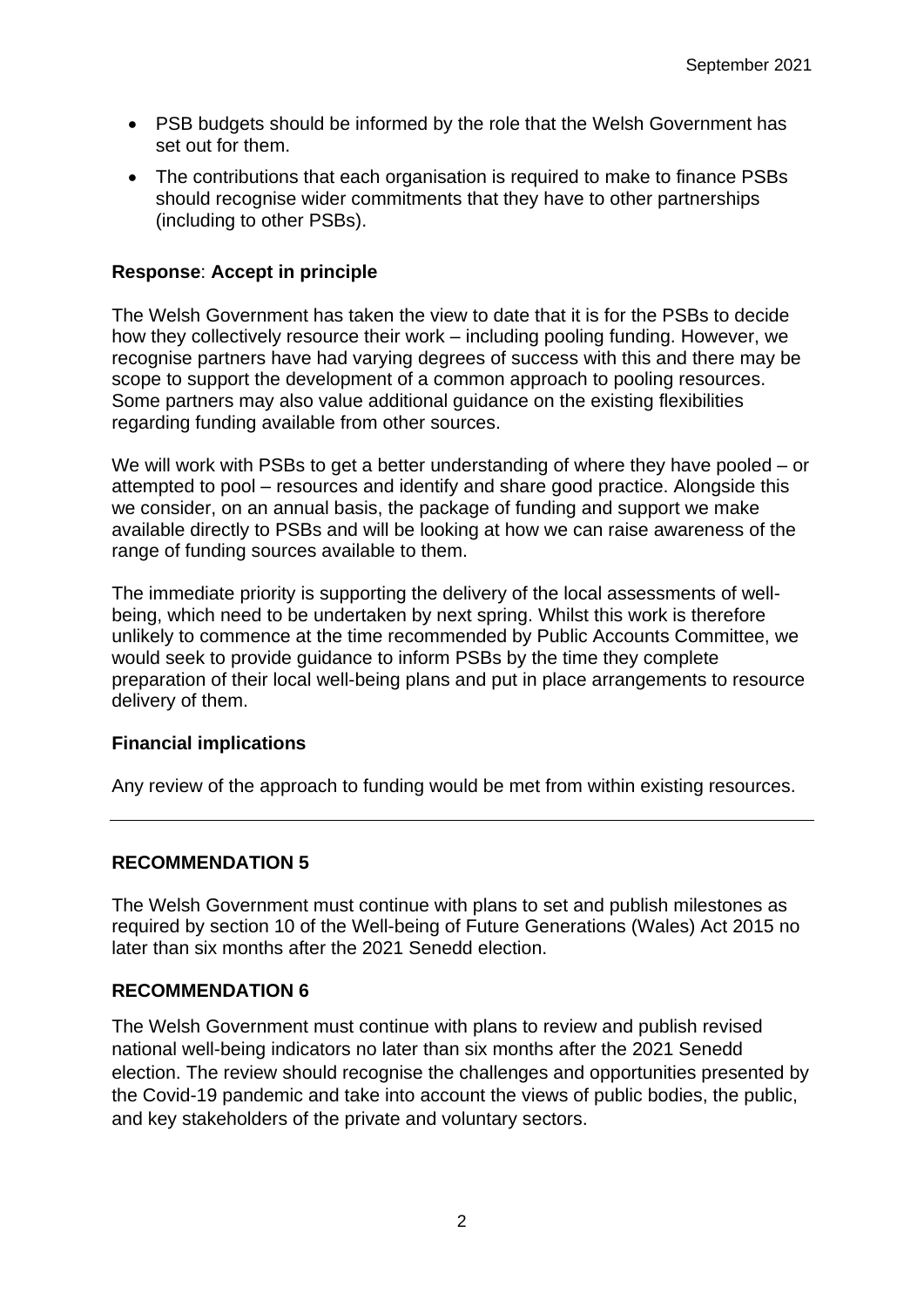# **Response (5 & 6): Accept in principle**

We published a consultation on the national milestones and indicators on 1 September 2021 and are committed to publish the first set of national milestones and updated national indicators by December 2021.

Whilst we agree it is important to move quickly on the development of National Milestones and reviewing and making small changes to the National Indicators, it is equally important for us to find the right balance between moving at pace and undertaking quality engagement. We believe the timetable outlined in the delivery roadmap still reflects the right balance overall.

The existing timetable is already tight and attempting to move forward publication by a month to comply with the recommendation would involve significantly curtailing the time currently reserved for collaborating with stakeholders or, alternatively, seriously impact our plans for a written consultation in the Autumn. Given Welsh Ministers have a statutory duty to consult public bodies on the National Indicators and Milestones before they are set, our view is attempting to change the timing of the roadmap at this stage would be more problematic than beneficial to the delivery of both the National Milestones and the revised National Indicators for Wales.

# **Financial implications**

None, any additional costs will be drawn from existing programme budgets.

# **RECOMMENDATION 7**

The Welsh Government must carry out a review of the public bodies that are subject to the Act. The findings of that review should be implemented in sufficient time for any newly added public bodies to receive their funding allocations and associated remit letters for the 2022-23 financial year. The review should:

▪take into account the impact on the implementation of the Act at a national level that including/omitting any particular public body would have;

▪acknowledge that the inclusion of any additional public bodies will result in additional reporting, monitoring and auditing requirements that will inevitably have financial/resourcing implications;

▪clearly set out the expectations of public bodies that are not formally subject to the Act in relation to sustainable development, and how those expectations will be monitored and enforced; and

▪clearly set out the criteria against which inclusion/exclusion decisions were made and the process or timeframes by which future reviews will be initiated.

# **Response**: **Accept in principle**

The Welsh Government is committed to realising the benefits of the Well-being of Future Generations Act and recognises there is value in considering whether more public bodies should be subject to the well-being duty. We will carry out a review of the bodies subject to the WFG Act. The four tests applied in determining which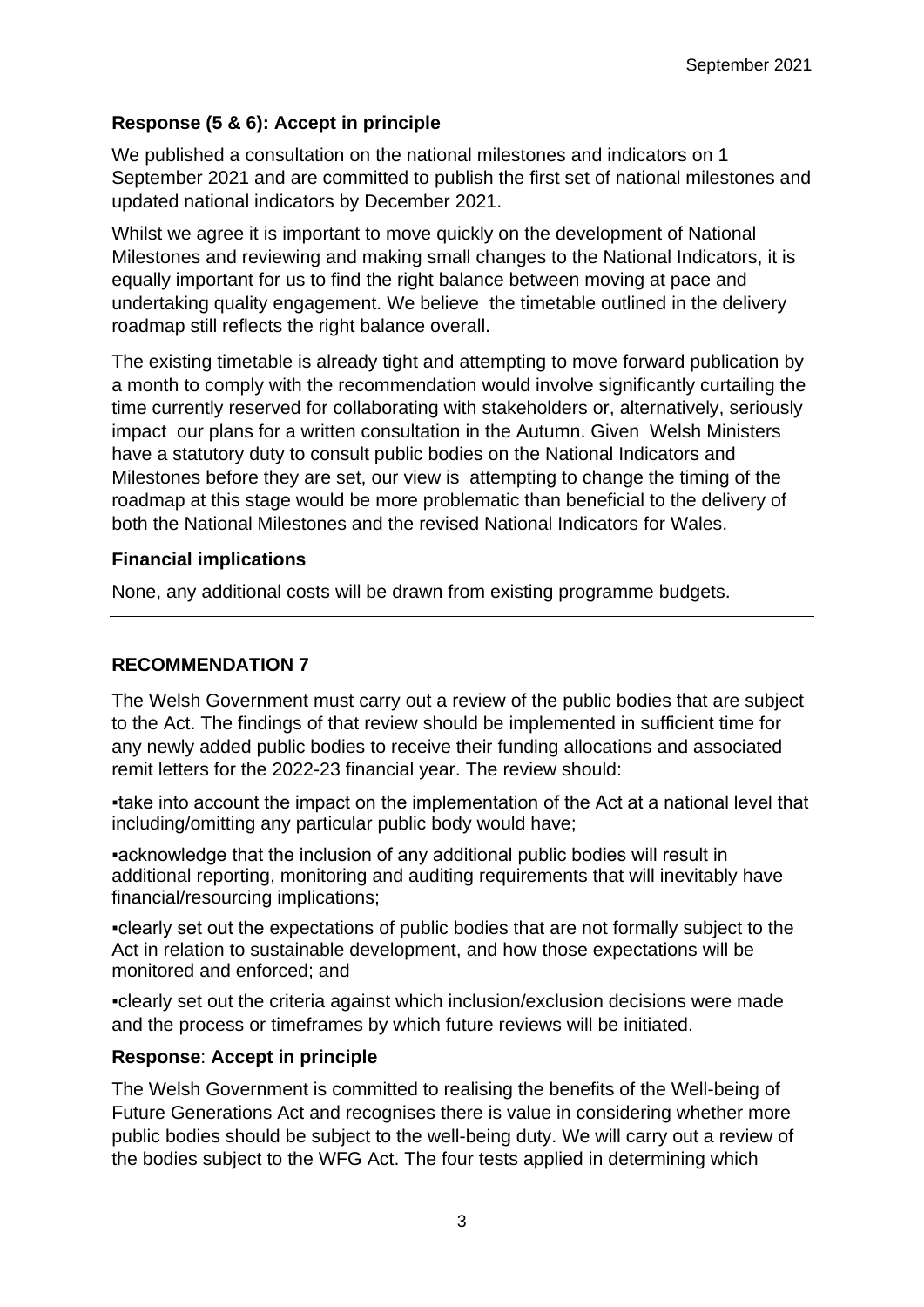public bodies were subject to the Well-being of Future Generations (Wales) Act 2015 when it was being developed will form the basis of this work.

Given the need to engage with all affected parties and understand the implications on such bodies we intend to conclude the review by summer 2022. This will allow us to review the list alongside the proposals for the social partnership duty in the proposed Social Partnership and Public Procurement (Wales) Bill which will place a social partnership duty on the same bodies captured by the Well-being of Future Generations (Wales) Act 2015. Maintaining a close link between the well-being duty and social partnership duty will ensure there is consistency between the two pieces of legislation, and reinforce the role that employees have in shaping Wales' future.

# **Financial implications**

The financial implications of extending the duty to additional bodies will be assessed as part of a Regulatory Impact Assessment. There will be costs in consulting and engaging with public bodies, costs on bodies, and implications for the Future Generations Commissioner for Wales and Auditor General for Wales

# **RECOMMENDATION 8**

The Welsh Government must continue with plans to frame remit letters around the Well-being of Future Generations (Wales) Act 2015, following consultation with the Future Generations Commissioner. The new remit letters should be in use no later than in relation to the 2022-23 financial year.

# **Response:** Accept

The Welsh Government has moved to Term of Government Remit Letters following the Senedd Cymru election on 6 May 2021. These Remits will be applied from the 2021-22 financial year. The Term of Government Remit Letter Framework includes a requirement to meet fully the well-being duty set out in the Well-being of Future Generation Act (Wales) 2015.

# **Financial implications**

None, any additional costs will be drawn from existing programme budgets.

# **RECOMMENDATION 9**

The Welsh Government must not create any new partnership or collaborative structures to fulfil any functions unless it has fully explored whether:

- existing partnership structures could undertake those functions instead;
- the new structure could replace existing ones;
- the functions can be carried out by existing public bodies; and after consultation with public bodies affected by the proposed changes, can demonstrate support for the new structures from a majority of public bodies affected by them.